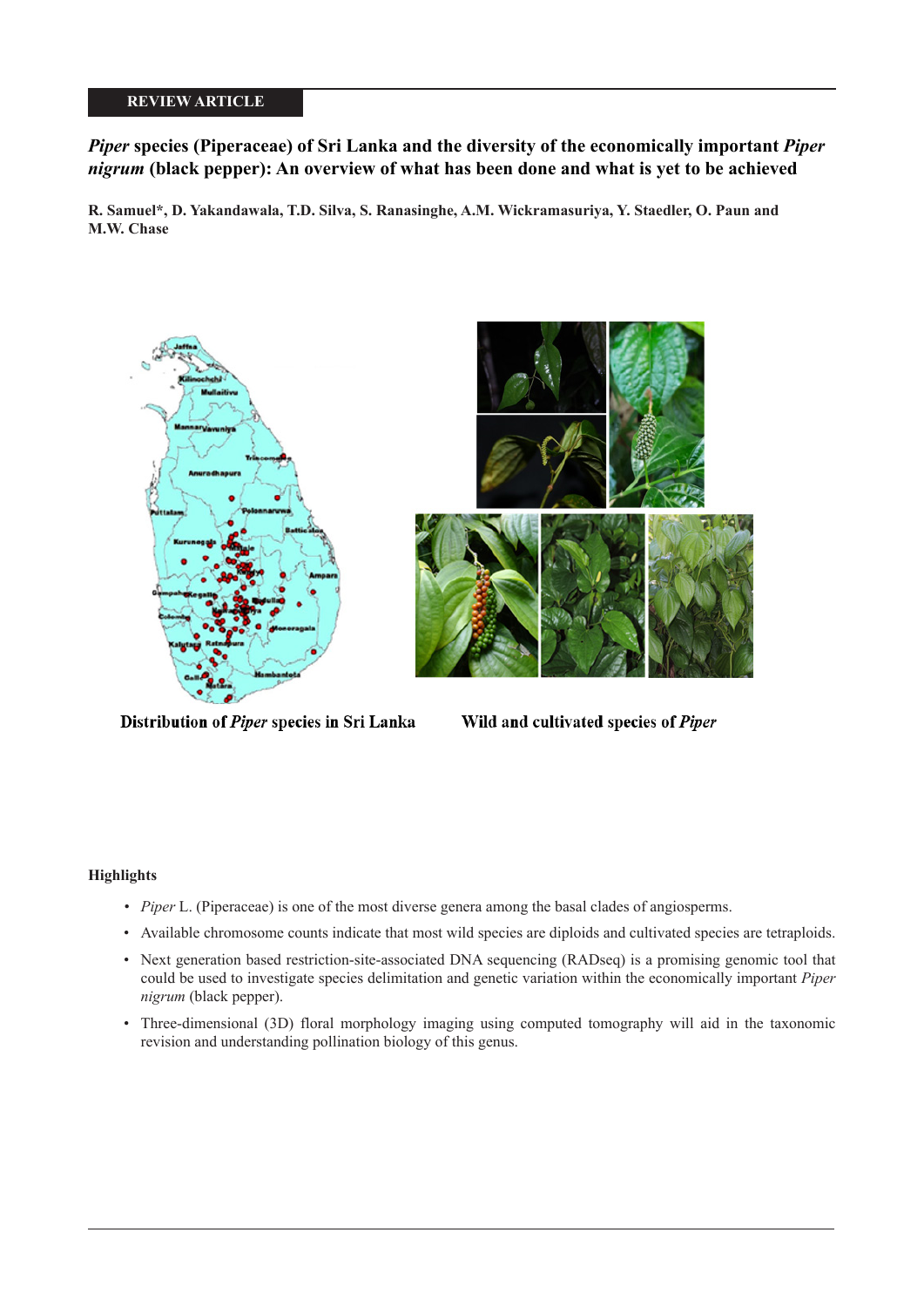## **REVIEW ARTICLE**

# *Piper* **species (Piperaceae) of Sri Lanka and the diversity of the economically important** *Piper nigrum* **(black pepper): An overview of what has been done and what is yet to be achieved**

 $R$ . Samuel<sup>1\*</sup>, D. Yakandawala<sup>2</sup>, T.D. Silva<sup>3</sup>, S. Ranasinghe<sup>4</sup>, A.M. Wickramasuriya<sup>3</sup>, Y. Staedler<sup>1</sup>, O. Paun<sup>1</sup> and **M.W. Chase1,5,6**

*1 Department of Botany and Biodiversity Research, Faculty of Life Sciences, University of Vienna, Austria.*

*2 Department of Botany, Faculty of Science, University of Peradeniya, Peradeniya, Sri Lanka.*

*3 Department of Plant Sciences, Faculty of Science, University of Colombo, Colombo 00300, Sri Lanka.*

*4 National Herbarium, Department of National Botanic Gardens, Peradeniya, Sri Lanka.*

*5 Royal Botanic Gardens, Kew, UK.*

*6 Department of Environment and Agriculture, Curtin University, Perth, Western Australia.*

*Received: 02/07/2021; Accepted: 03/01/2022*

**Abstract**: Applying restriction site-associated DNA sequencing (RADseq) and target capture for *Piper* species from speciesrich South America and India, Southeast Asia, and Africa will highlight the origin and evolution of Sri Lankan endemics, *P. zeylanicum*, *P. walkerii*, and *P. trineuron*. Looking into the genetic diversity of cultivated *P. nigrum* from different agroclimatic regions and available germplasm in Sri Lanka using RADseq will give an overview of the existing genetic diversity of black pepper, which is economically important and needs genetic improvement. Variation in flower composition (male, female or bisexual) across the spikes and their shape is of major interest to evolutionary and pollination biologists and plant systematists. The 3D shape models of flowers obtained by computed tomography of the wild species of *Piper* from Sri Lanka and cultivated *P. nigrum* will play an important role in revising the taxonomy and understanding the pollination biology of the genus.

*Keywords: Piper*; Taxonomy; RADseq; Phylogenomics; Population genomics; Computed tomography.

## **INTRODUCTION**

*Piper L*. is one of the most diverse genera among the basal clades of angiosperms and is widespread in tropical wet forests around the world (Dyer and Palmer, 2004), with about 2,000 species (Quijano-Abril *et al*., 2006). Many members of *Piper* are climbers, although few are shrubs and herbs, and they are abundant in the understory of the tropical wet forests. The monophyly of this large genus has been confirmed by molecular phylogenetic analyses of Piperales (Jaramillo *et al*., 2004; Wanke *et al*., 2007; Smith *et al*., 2008). Species of *Piper* are easily recognized by their swollen nodes, entire, distichously arranged leaves and terminal spikes that become leaf-opposed. The spikes vary in how they are held (erect vs. pendulous) and length, thickness and colour, but they always consist of minute perianth-less flowers subtended by bracts. The small size of the flowers makes it difficult to observe the number and position of the stamens, the main characters of Candolle´s system (1869, 1923), and has thus caused instability in the classification. Indeed, the number of stamens is largely uninformative in Paleotropical *Piper.* In terms of stem anatomy, *P. nigrum* L. has a pattern of vascular bundle arrangement that is similar to that of monocots, whereas the vascular bundle arrangement of *P. colubrinum* Link is similar to that of eudicots (Empari and Sim, 1985).

Trimen (1895) recorded nine Sri Lankan species. A survey done by the Department of Export Agriculture of Sri Lanka revealed the presence of eleven species, namely *Piper nigrum* L., *P. betle* L., *P. longum* Blume, *P. thwaitesii*  C.DC., *P. subpeltatum* Willd., *P. argyrophyllum* Miq., *P. sylvestre* Lam., *P. zeylanicum* Miq., *P. trineuron* Miq., *P. attenuatum* Buch.-Ham. ex Miq., and *P. chuvya* (Miq.) C.DC., the last earlier considered a variety of *P. betle*  (Samuel, 1981) (Figure 1). The Revised Handbook to the Flora of Ceylon (Huber, 1987) has recognized ten species. Of these, *P. zeylanicum*, *P. walkerii* Miq., and *P. trineuron*  are endemics, and *P. nigrum* (black pepper), *P. longum*  (thippili), and *P. betle* (betel leaves) are of economic importance in Sri Lanka (Figure 2).

The greatest diversity of *Piper* is concentrated in the Neotropics (ca. 1300 species: 70%), and the Neotropical clade has been estimated to be 65 mya or younger, which indicates that diversification of the Neotropical clades occurred throughout the Cenozoic (Martínez *et al*., 2015). In India, *Piper* is represented by more than 100 species, most of which (65 species) are confined to the northeastern region. Evergreen forests of the southern Western Ghats also form a significant centre of diversity for *Piper*, with 18 taxa (17 species and two subspecies) reported from the Kerala region (Sasidharan, 2013). Among these taxa, ten are local endemics with one species categorized as critically endangered (MOE, 2012). In Thailand, 38 species are recorded, out of which eight are popularly used by Thai people as vegetables, spices, decoration and medicines and in traditional ceremonies: *P*. *betle*, *P. longum*,



 This article is published under the Creative Commons Attribution License (https://creativecommons.org/licenses/by/4.0/), which permits unrestricted use, distribution, and reproduction in any medium, provided the original work is properly cited.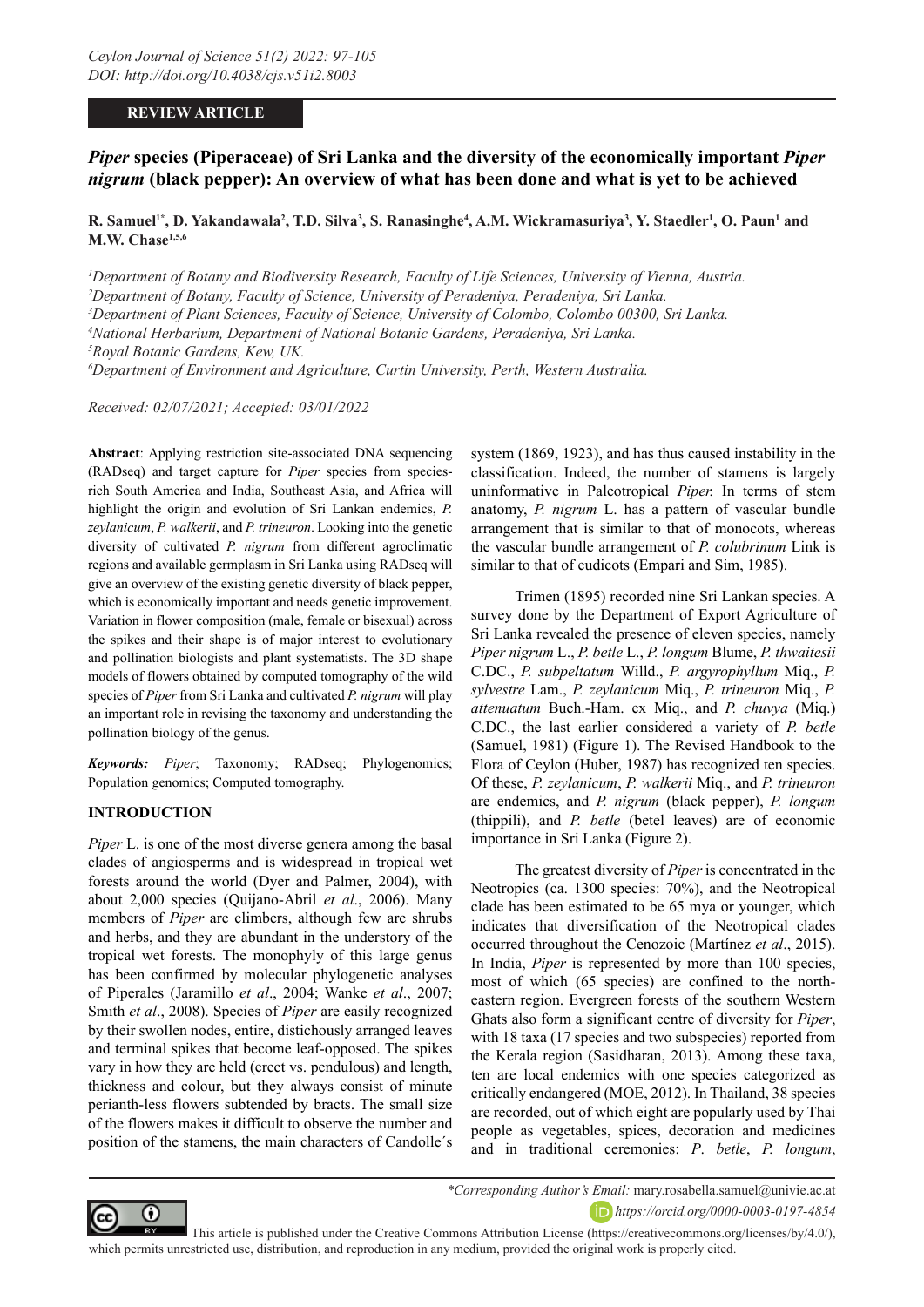

**Figure 1:** Some *Piper* species of Sri Lanka. **A**. *P. zeylanicum* **B**. *P. trineuron* **C**. *P. sylvestre* **D**. *P. sarmentosum*.



**Figure 2:** Cultivated *Piper* species. **A**. *P. nigrum* **B**. *P. longum* **C**. *P. betle* **D**. *P. betle* inflorescence.

*P. nigrum*, *P. pendulispicum* C.DC., *P. retrofractum* Vahl, *P. sarmentosum* Roxb., *P. wallichii* (Miq.) Hand.-Maz., and an undescribed *Piper* species (Chaveerach *et al*., 2006). African *Piper* is estimated to comprise about 15 species found mostly in the tropical regions of East, Central, and West Africa. The most common of these species are *P. guineense* Schumach. & Thonn. and *P. capense* L. f., which are widespread across many African countries. *Piper guineense*, otherwise known as West African black pepper, originates from West Africa and compares favourably with black pepper (*P. nigrum*) as a flavouring for food (Oyemitan, 2017).

A new fossil *Piper* from the late Cretaceous of Colombia has been identified and described as *P. margaritae*  (Martínez *et al*., 2015). Previous analyses for Piperales have shown contrasting results for the age of *Piper*, ranging from the Cretaceous (ca. 92 mya, Smith *et al*., 2008) to the Paleocene (ca. 57 mya, Symmank *et al*., 2011; appr. 31 mya, Naumann *et al*., 2013). Molecular phylogenetic analyses have indicated that Piperales are a relatively early divergent clade (Soltis *et al*., 2000, Jaramillo and Kramer, 2007), with the age of Piperaceae being 91.2 mya, and the crown age of *Piper* being 71.75 mya. *Piper* has been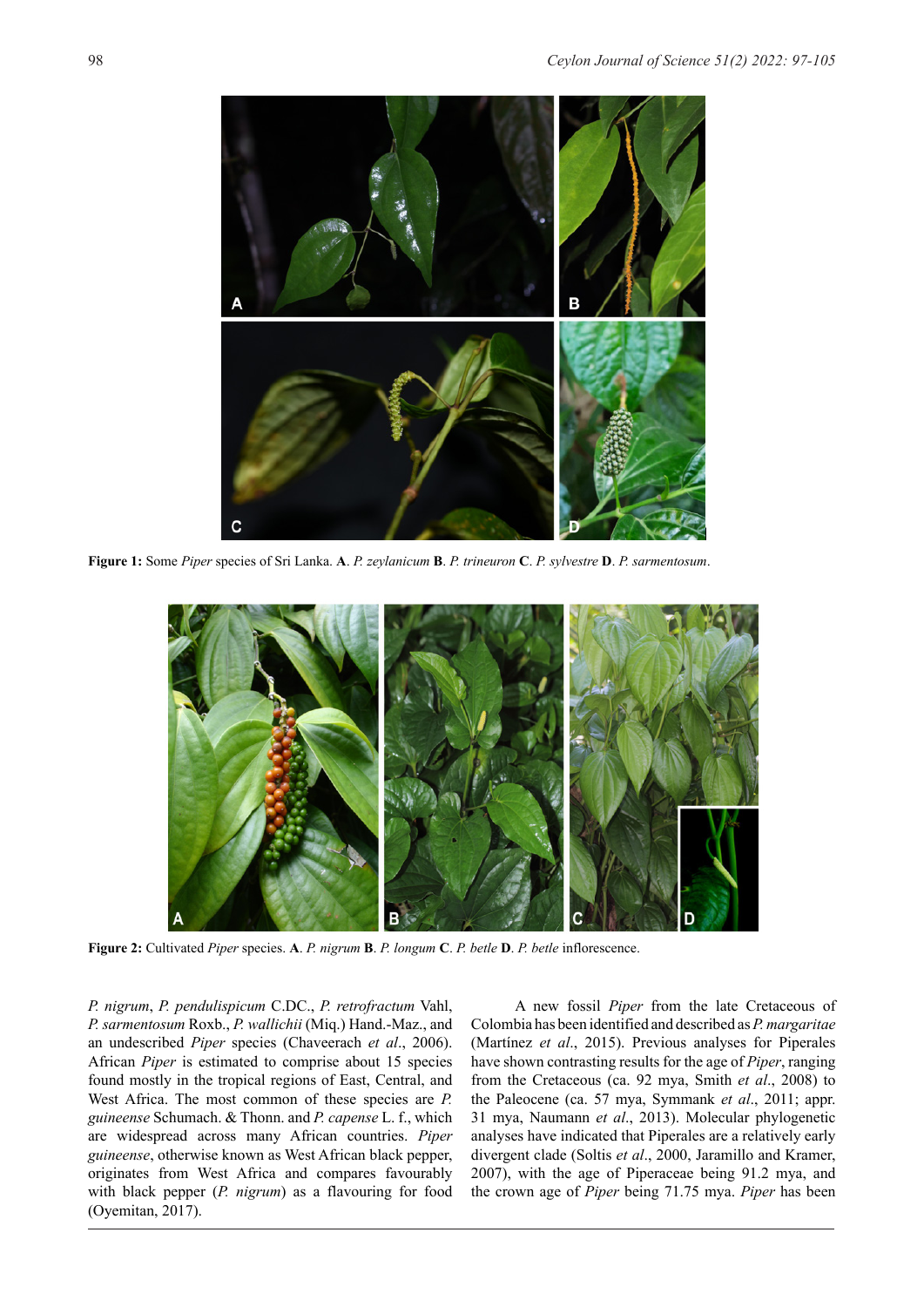hypothesized to have dispersed first from the Neotropics to Africa and then to the Pacific and Asia with subsequent dispersal from Asia to Australia and back to Africa (Smith *et al.*, 2008).

#### **Morphology of** *Piper*

Although *Piper* is easy to recognize by a combination of vegetative and reproductive characters, the apparent uniformity of its diminutive flowers presents a significant challenge for developing an infrageneric classification. The earliest classifications of Piperaceae emphasizing *Piper* recognized 7-15 genera (Kunth, 1839; Miquel, 1843 -1844). The infrageneric taxonomy of *Piper* is currently unresolved, and most local treatments have described species without subgeneric affiliation (Yuncker, 1953, 1972, 1973; Chew, 1972; Yongqian, Nianhe, and Gilbert, 1999). Given their minute size, changes in floral structure may be evolutionarily less important than variation in inflorescence type. It is likely that pollination and dispersal biology have been influenced more by whole inflorescence structure than by individual flower structure (Thies, Kalko, and Schintzler, 1998). In this perspective, modern approaches of imaging hold great promise for finding characters capable of differentiating between species with similar phenotypes (Sedeek *et al*., 2014) because the most complete way to describe the morphological phenotype is to build a three-dimensional (3D) model (Staedler *et al*., 2013). The immense amount of data contained in an accurate 3D model can then be mined not only to uncover traits that allow discrimination between closely related taxa but also to explore correlation with other types of data, *e.g.* pollinators (Van der Niet *et al*., 2010) or crop yield (Jiang *et al*., 2012).

#### **Molecular phylogenetics of** *Piper*

Molecular phylogenetic studies using nuclear ribosomal (nr) ITS DNA and plastid intron *psbJ-petA,* has been useful in examining the monophyly of *Piper* (Jaramillo and Manos, 2001; Jaramillo and Callejas, 2004a, b; Tepe *et al*., 2004; Jaramillo *et al*., 2008). So far, no study has examined the phylogenetic relationships of the Sri Lankan species of *Piper,* except for nrITS barcoding work (Jayarathna *et al*., 2016a). The origin and evolution of *Piper* in Peninsular India were investigated using nrITS and plastid intron *psbJpetA* (Sen *et al*., 2019). The plastid markers *ndhF* and *trnL*  intron showed a close relationship of the two Malagasy species with the African *P. guineense,* but the sequencing of the nuclear *G3pdh* gene showed some hybridization and introgression with Asian and African species (Palchetti *et al*., 2020). In addition to DNA sequencing, molecular markers such as RAPD (randomly amplified polymorphic DNA) have been used to characterize genetic diversity among six species of *Piper* (Shivashankar, 2014).

#### **Chromosome number and genome size of** *Piper*

Cytological studies of *Piper* species have indicated most wild species are diploids, 2n = 26 (*e.g. P. apiculatum*, *P. trineuron*) and cultivated species, *P. nigrum, P. longum*, and *P. betle*, are tetraploids, 2n = 52 (Mathew, 1958, 1973; Samuel and Bavapa, 1981; Samuel, 1987; Mathew *et al*., 1999). In addition to these, *P. thwaitseii* is a triploid (2n = 39) (Samuel and Bavappa, 1981). Various basic chromosome numbers have been reported for some Indian species such as *P. wightii* Miq. n = 24, n = 28, *P. attenuatum* 2n = 36, *P. longum* 2n = 40, and *P. betle* 2n = 64 (Viji Stella Bai and Subramanium, 1985). Chromosome numbers of two Malagasy species, *P. tsarasotrae* Papini, Palchetti, Gori, and Rota (2n ≈ 38) and *P. malgassicum* Papini, Palchetti, Gori, and Rota ( $2n \approx 46$ ), were recently reported (Pelchetti *et al*., 2020). Information on chromosome number, morphology, and meiotic behaviour would provide useful background for inter-and intraspecific hybridization and crop improvement.

The 4C content of four New World and five Old World *Piper* species ranged overall from 2.73 pg in the tetraploid *P. longum* to 9.62 pg in the octoploid *P. nigrum*  (Samuel *et al*., 1986). Genome size reports are also available for a few more species from India (Chikkaswamy *et al*., 2007).

### **Phytochemical survey of** *Piper*

*Piper* is one of the most important genera of medicinal plants (Mgbeahuruike *et al*., 2017; Salehi *et al*., 2019; Kumar *et al*., 2020). Species have been reported to possess various pharmacological activities such as insecticidal, antibacterial, anti-inflammatory, antithyroid, antitumor, and hepato properties. *Piper nigrum*, which is known as the king of spices, contains the major pungent alkaloid piperine that also possesses medicinal properties (Srivastava and Sing, 2017).

The chemical composition and morphology of the Sri Lankan *Piper* species were investigated for utilizing their valuable traits for crop improvement*. Piper nigrum*, *P. betle*, *P. longum*, *P. chuvya*, *P. siriboa* L., *P. sylvestre*, *P. zeylanicum*, and *P. walkeri* were examined in morphological and phytochemical studies (Jayarathna *et al*. 2016b) using the specimens collected from natural habitats and cultivation. Thirteen morphological and anatomical characters were subjected to cluster analysis to infer species relationships. According to the phenogram in Jayarathna *et al.* (2016b), the taxa were divided into two main clusters: *P. longum*, *P. zeylanicum*, *P. sylvestre*, *P. nigrum*, and *P. walkeri* formed one cluster, whereas *P. chuvya*, *P. betle*, and *P. siriboa* formed a second cluster. This study has played an important role in the crop improvement of *P. betle*. Leaves of *P. betle* are considered to be rich in phenolic compounds with antiproliferative, antimutagenic, antibacterial, antidiabetic, and antioxidant properties. Studies on *P. betle* have reported that it contains important chemical constituents such as chavibetol, chavibetol acetate, and caryophyllene (Arambewela *et al*., 2011; Shah *et al*., 2016). *Piper longum* is used as an important ingredient in traditional medicine in Asia and the Pacific islands and is widely cultivated in Sri Lanka for medicinal purposes. The dried spikes and roots are used in a decoction for acute and chronic bronchitis, fever, and cough (Kumari and Yakandawala, 2008).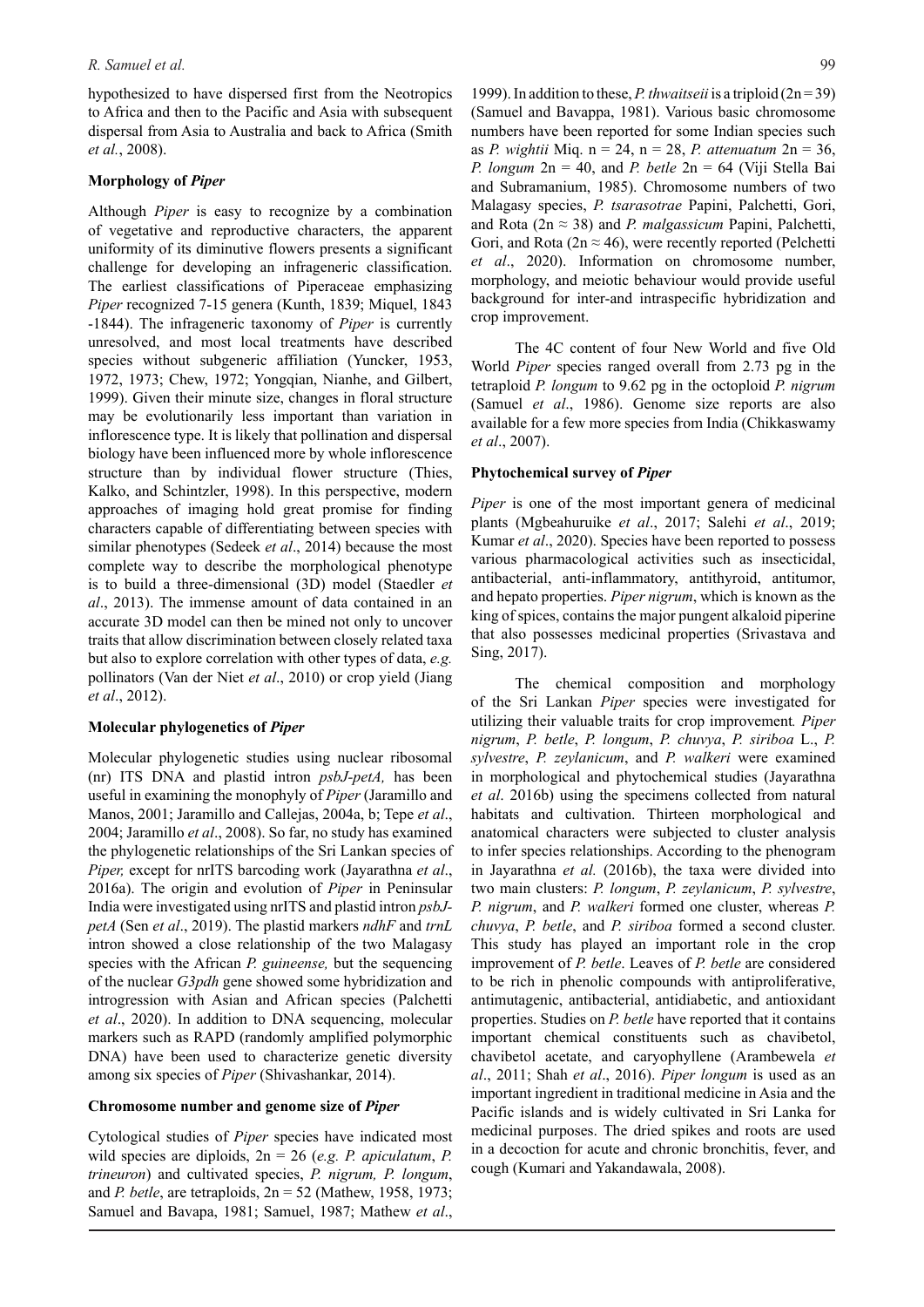## **Economically important** *Piper* **species**

**Cultivated** *Piper nigrum*: the pepper of commerce comprises dried mature berries of *Piper nigrum*, the second most widely traded spice worldwide after cinnamon. Black pepper has been considered to have its origin in the Western Ghats of Kerala, India, and may be an allotetraploid (hybrid) due to normal pairing of chromosomes at meiosis (Mathew, 1998). Based on morphological and biosystematic studies, it was suggested that three species, namely *P. wightii, P. galeatum* (Miq.) C.DC, and *P. trichostachyon* (Miq.) C.DC, are among the putative parents of *P. nigrum* (Neema, 2008; Lekhak *et al*., 2014). In the past, forests were continuous, which might have led to overlapping species ranges and facilitated natural crossing, and such polyploid hybrids might have originated many times at different locations, gradually leading to the establishment of large populations (Abbott *et al*., 2013). The allotetraploids once formed are effectively genetically isolated from the parents by their different ploidies.

In Sri Lanka, although pepper cultivation is concentrated in the Kandy, Matale, Kegalle, Kurunegala, Badulla, Monaragala, and Ratnapura districts, and it is found in ten of the 25 districts. The area of pepper cultivation has been estimated to be around 39,284 hectares (statistics from Dept. of Export Agriculture 2018). Germplasm collections of *Piper nigrum* in Sri Lanka hold several local selections (MB12, GK49, DM7, IW5, KW27, and a few others selected based on their yield and quality) and two introduced varieties, Panniyur (from India) and Kuching (from Malaysia), introduced in 1970. Three artificial hybrids between the introduced variety Panniyur and local selections have high yields and high oleoresin and piperine content. Genetic diversity in the germplasm of black pepper has been investigated by various molecular markers such as EST-SSR (Wu *et al*., 2016) and nuclear microsatellites (Joy *et al*., 2011; Kumari*et al*., 2019). The quality of black pepper apart from appearance and diversity is judged by both odour and pungency (Kay, 1970). The degree of pungency and flavour is primarily determined by the intrinsic characteristics of the variety or cultivar, and quality attributes can be improved by the selection and propagation of suitable strains (Purseglove *et al*., 1981). The black pepper cultivars of Malabar, Lampong, and Sri Lanka have high volatile and non-volatile solvent extracts (Nambudiri *et al*., 1970). The piperine content of Sri Lankan pepper is higher  $(7-15%)$  when compared with the commercial Indian and Malaysian varieties (Jennings and Wrolstad, 1965).

*Piper betle***:** in addition to the extensive and wellestablished domestic market, betel has gained a significant position in the export market since 1974 (Arambewela *et al*., 2011). Betel leaves are closely associated with many cultural events and rituals, where they are traditionally offered as a mark of respect and auspicious beginnings. Betel leaves have been used for chewing purposes along with other condiments. Six cultivars of *P. betle*, namely 'Galdalu,' 'Mahamaneru,' 'Kudamaneru,' 'Ratadalu,' 'Nagawalli', and 'Malabulath' are cultivated in Sri Lanka (Arambewela *et al.*, 2011).

*Piper longum:* this is naturally distributed in the wet and intermediate zones and included in the ten largest important herbal materials in Sri Lanka. A recent study using morphological characters identified three distinct phenetic groups, which highlights the importance of the correct identification of the specimen for ayurvedic treatments (Kumari and Yakandawala, 2008).

#### **Application of next-generation sequencing in** *Piper*

For non-model plants such as black pepper, next-generation sequencing (NGS) technologies offer a great opportunity for rapid access to genetic information (Lister *et al*., 2009; Hawkins *et al*., 2010). High-throughput sequencing of the *Piper nigrum* (black pepper) root transcriptome has been reported (Gordo *et al*., 2012). Transcripts were functionally annotated and represent the first sequences derived from the transcriptomes of *P. nigrum*. The complete plastid genome of *P. kadsura* (Choisy) Ohwi was sequenced and includes 131 genes, including four unique rRNA plus 30 tRNA and 79 protein-coding genes (Lee *et al*., 2015). In addition, *de novo* assembly and characterization of fruit transcriptome in *P. nigrum* is also available (Hu *et al*., 2015). Recently, comparative transcriptome analysis of several plant tissues including leaves, roots, and spikes has been reported for *P. longum* L (Dantu *et al*., 2021). A reference genome of black pepper (*P. nigrum*) comprised 761.2 Mb sequences assembled into 26 pseudochromosomes provides insights into the molecular basis of species-specific piperine biosynthesis (Hu *et al*., 2019), the major alkaloid responsible for the pungency and flavour of black pepper. These genomic studies are important for further evolutionary investigations and biological and agronomic research on *Piper*.

The rapid expansion of NGS has yielded a powerful array of tools to address biological questions at a scale that was not possible until a few years ago. Restrictionsite-associated DNA sequencing (RADseq; Baird *et al*., 2008; Wang *et al*., 2012) and whole transcriptome shotgun sequencing (WTS; Wang *et al*., 2009) have quickly become the predominant genomic methods used in evolutionary studies. As a simple NGS derivative of a more traditional marker-based approaches, such as AFLP (amplified fragment-length polymorphisms; Miller *et al*., 2007), RADseq in particular has emerged as the gateway genomic approach for most non-model species. It is also referred to as "genotyping by sequencing" (Narum *et al.*, 2013), a term that includes other genomic fragmentsequencing approaches. In addition, high-throughput target capture (hyb-seq) is a general class of methods that achieve genome partitioning through selective enrichment of specific subsets of the genome prior to NGS. Hybseq (sometimes referred to as exon-capture sequencing) consists of enriching genomic libraries for regions of interest (nuclear or organellar), such as highly conserved regions or more variable, low-copy orthologous (Weitemier *et al*., 2014) or functional loci (Moore *et al*., 2018). Sequencing 424 genes from over 130 herbarium specimens of *Erythroxylum* species demonstrated the efficacy of hybseq with highly degraded DNA (White *et al*., 2021). In land plants, the hyb-seq method has recently become a standard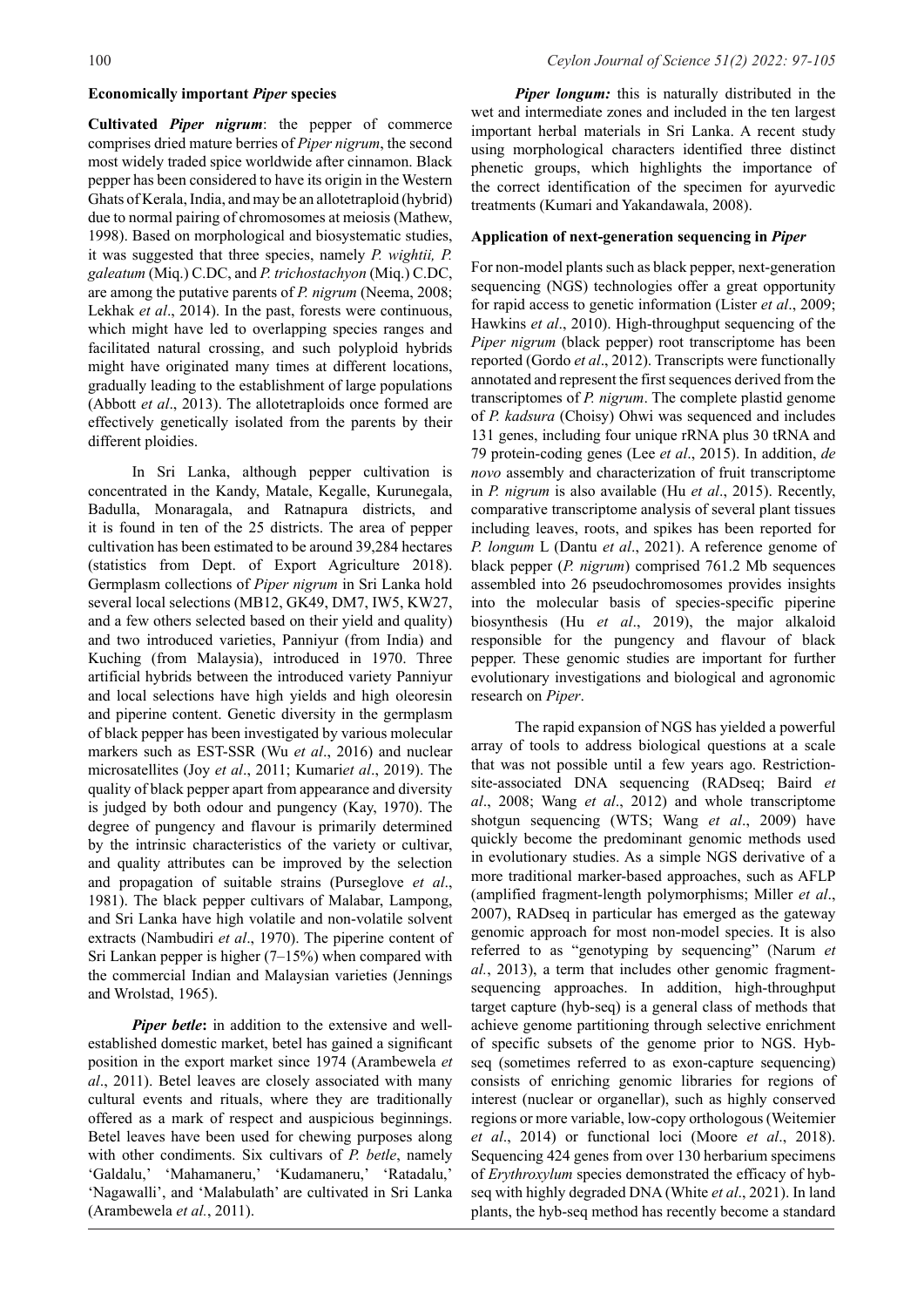#### *R. Samuel et al.* 101

procedure for generating large amounts of sequence data for phylogenomics of non-model organisms (Gernandt *et al*., 2018; Medina *et al*., 2019).

High throughput DNA sequencing technologies and analysis algorithms provide an opportunity to study in detail genome-wide variability across groups of individuals, adding significant power to evolutionary investigations. In particular, RADseq (Baird *et al*., 2008) was established as a powerful tool for interspecific comparisons across a large number of loci in non-model organisms (Cariou *et al*., 2013). RADseq had been used in phylogenetics of tribe Shoreae, Dipterocarpaceae (Heckenhauer *et al*., 2018) and the European shrub willows (*Salix* L subgens. *Chamaetia* and *Vetrix*; Wagner *et al*., 2018). In *Heliosperma pusillum*, RADseq has been successfully used to examine parallel ecological divergence (Trucchi *et al*., 2017), whereas in radiating New Caledonia *Diospyros* this method could be used to evaluate substrate effects on speciation (Paun *et al*., 2016). In *Nicotiana* (Solanaceae), RADseq was employed to evaluate the possible interactions between chromosome number and genome size changes, which are both controlled by epigenetic mechanisms (Chase *et al*., 2022).

RADseq analyses of wild and cultivated species of Sri Lankan *Piper* will contribute to the taxonomic revision of this genus. Inclusion of selected species from South America, India, and Southeast Asia will help to detect the origin and timing of the endemic radiation of *P. zeylanicum*, *P. trineuron*, and *P. walkerii*. However, RADseq requires good quality DNA, in general, isolated from fresh or silicagel dried plant material, which becomes disadvantageous if herbarium specimens are expected to be used for phylogenomics. Investigations at the population level for *P. nigrum* using RADseq will give an overview of the genetic diversity of this cultivated, economically important species across the different agroclimatic regions, which will help selection for high-yielding varieties and thus the economy.

## **Computed tomography of inflorescence**

In addition to the genetic diversity, it is important to investigate the floral structure and composition of bisexual flowers across the spikes of *P. nigrum*, which plays a decisive role in the yield of black pepper. Application of computed tomography to obtain the 3D structure of flowers in spikes of the wild and selected cultivated *P. nigrum* accessions (composition of male, female and bisexual flowers in the spikes) will provide an overview of pollination and fruit set in the spikes. A detailed study of inflorescences of the wild species will help to establish a phylogenetically based infrageneric classification of the genus *Piper.* 

## **CONCLUSION**

The NGS-based technique, RADseq, has been suggested as a powerful tool for intra- and interspecific comparisons across a large number of loci in non-model organisms, delivering clear phylogenetic information. This technique will enable to resolve phylogenetic relationships among the *Piper* species. It will also help to date the origin of the endemic taxa as well as to identify new species. In addition, the use of this technology at the population level in *P.* 

*nigrum* will give a clear overview of the genetic diversity of black pepper growing in different agroclimatic regions in Sri Lanka and thus be an aid for crop improvement. Further examination of looking into floral morphology of the wild species using 3D computed tomography may help in the taxomic revision of *Piper*. In addition computed tomography of the inflorescence (spikes) in cultivated *P. nigrum* will provide insights into pollination biology and fruit set to improve the yield of black pepper. Studies on chromosome and genome size can play an important role in black pepper breeding programs.

#### **ACKNOWLEDGEMENTS**

Bathiya Gopallawa (a Ph.D. student working on this project) and Himesh Jayasinghe for the photographs of different species. Austrian Science Fund (FWF: project P 33143-B).

#### **DECLARATION OF CONFLICT OF INTEREST**

The authors declare no conflict of interest.

## **REFERENCES**

- Abbott, R., Albach, D., Ansell, S., Arntzen, J.W., Baird , S.J.E., Bierne, N., Boughman, J., Brelsford, A., Buerkle, C.A., Buggs, R., Butlin, R.K., Dieckmann, U., Eroukhmanoff, F., Grill, A., Cahan, S.H., Hermansen , J.S., Hewitt, G., Hudson, A.G., Jiggins, C., Jones, J., Keller, B., Marczewski, T., Mallet, J., Martinez-Rodriguez, P., Möst, M., Mullen, S., Nichols, R., Nolte, A.W., Parisod, C., Pfennig, K., Rice, A.M., Ritchie, M.G., Seifert, B., Smadja, C.M., Stelkens, R., Szymura, J.M., Väinölä, R., Wolf, J.B.W. and Zinner, D. (2013) Hybridization and speciation. *Journal of Evolutionary Biology* **26**: 229–246. DOI: https://doi.org/10.1111/ j.1420-9101.2012.02599.x
- Arambewela, L.S.R., Arawwawala, L.D.A.M., Kumaratunga, K.G., Dissanayake, D.S, Ratnasooriya, W.D. and Kumarasingha, S.P. (2011). Investigations on *Piper betle* grown in Sri Lanka. *Pharmacognosy Review*s **5**: 159 - 163. DOI: https://doi.org/10.4103/0973- 7847.91111.
- Bai, G.V.S. and Subramanian, D. (1985). Cytotaxonomical studies of South Indian Piperaceae. *Cytologia* **50**: 583 - 592. DOI: https://doi.org/10.1508/cytologia.50.583.
- Baird, N.A., Etter, P.D., Atwood, T.S., Currey, M.C., Shiver, A.L., Lewis, Z.A., Selker, E.U., Cresko, W.A. and Johnson, E.A. (2008). Rapid SNP discovery and genetic mapping using sequenced RAD markers. *PLoS ONE* **3**: e3376. DOI: https://doi.org/10.1371/journal. pone.0003376.
- Candolle, C. de (1869). Ordo 186: Piperaceae, Tribus Pipereae. In: A.P. de Candolle (Eds.), *Prodromus Systematis Naturalis Regni Vegetabilis*. 16(1): Mason, Paris, Pp. 235–471. https://www.biodiversitylibrary. org/item/7167#page/5/mode/1up.
- Candolle, C. de (1923). *Piperacearum, Clavis Analytica. Candollea*. Genève, Conservatoire Botanique. Vol. I. Pp. 65–415. DOI: https://doi.org/10.5962/bhl.title. 15548.
- Cariou, M., Duret, L. and Charlat, S. (2013). Is RAD-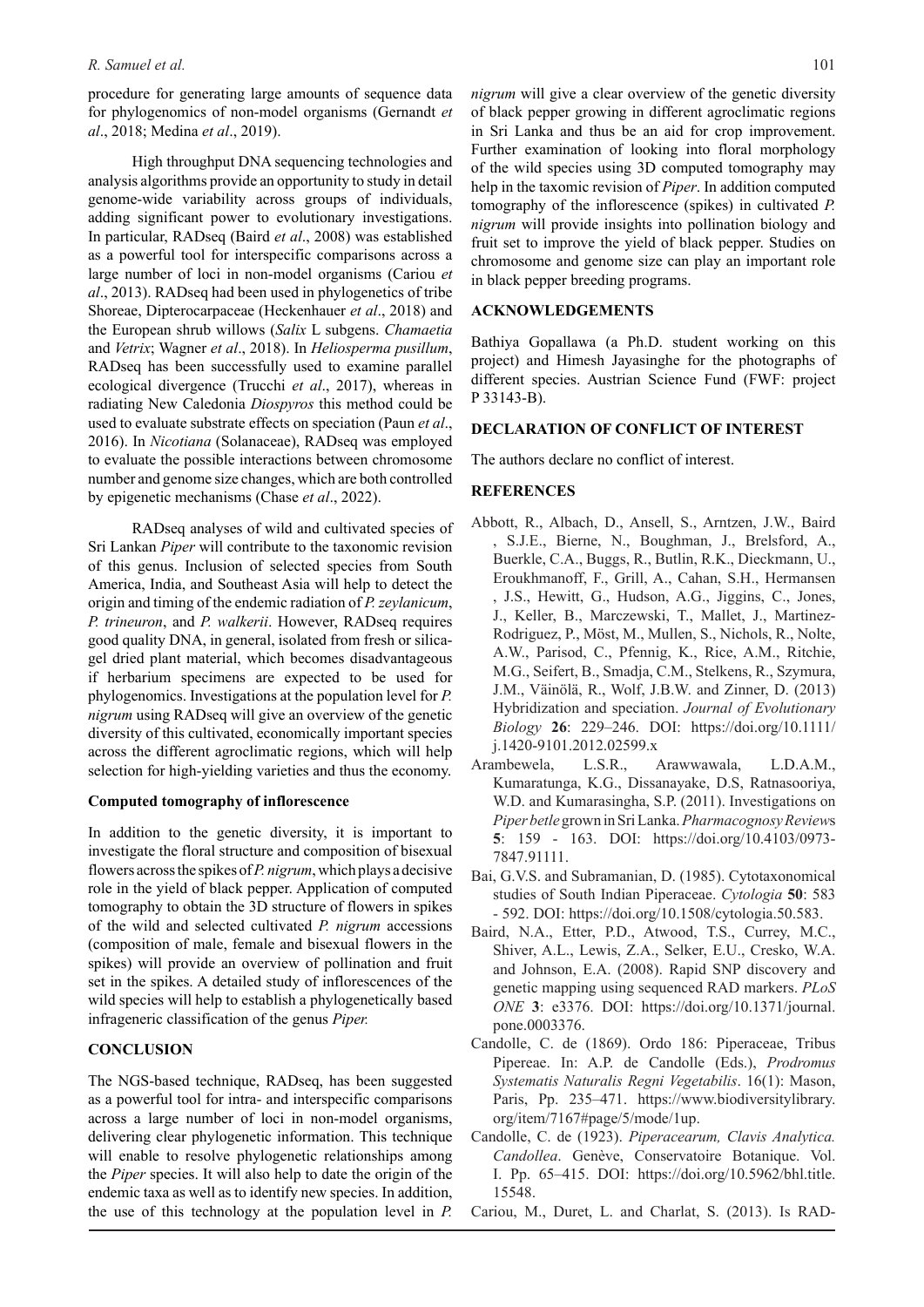seq suitable for phylogenetic inference? An in silico assessment and optimization. *Ecology and Evolution* **3**: 846–852. DOI: https://doi.org/10.1002/ece3.512.

- Chew, W.L. (1972). Studies in West Malesian Piperaceae I. *Blumea: Biodiversity and Biogeography of Plants* **20**: 145 -149. https://repository.naturalis.nl/pub/525937.
- Chase, M.W., Samuel, R., Leitch, A.R., Guignard, M.S., Conran, J.G., Nollet, F., Fletcher, P., Jakob, A., Cauz-Santos, L.A., Vignolle, G. and Dodsworth, S. (2022). Down, then up: non-parallel genome size changes and a descending chromosome series in a recent radiation of Australian allotetraploid plant species, *Nicotiana* section *Suaveolentes* (Solanaceae). *Annals of Botany*: mcac006. DOI: https://doi.org/10.1093/aob/mcac006.
- Chaveerach, A., Mokkamul, P., Sudmoon, R. and Tanee, T. (2006). Ethnobotany of the genus *Piper* (Piperaceae) in Thailand. *Ethnobotany Research and Application* **4**: 223-231. DOI: https://doi.org/10.17348/era.4.0.223- 231.
- Chikkaswamy, B.K., Paramanik, R.C., Varadaraj, N., Paramanik, Y., Ramesh, H.L., Shivashankar, M. and Sivasam, V.R. (2007). Determination of genetic variation in *Piper* species using 4C nuclear DNA and RAPD markers. *Cytologia* **72**: 243 - 349. DOI: https:// doi.org/10.1508/cytologia.72.243.
- Dantu, P.K., Prassad, M., Ranjan, R., Singh, T.B. and Yadav, A. (2021). Elucidating biosyntheltic pathway of piperine using comparative transcriptome analysis of leaves, root and spike of *Piper longum* L. *BioRxiv.* DOI: https://doi.org/10.1101/2021.01.03.425108.
- Dyer, L.A. and Palmer, A.D.N. (2004). *Piper: a model genus for studies of phytochemistry, Ecology and Evolution.* Kluwer Academic/Plenum, New York. DOI: https://doi.org/10.1007/978-0-387-30599-8
- Empari, K. and Sim, S. (1985). Stem anatomy of *Piper nigrum* and *Piper colubrinum* and the development of their graft union. In: *National Conference on Pepper in Malaysia Kuching, Sarawak (Malaysia), Universiti Pertanian Malaysia*, Pp. 16–17. ISBN: 967-960-004-1.
- Gernandt, D.S., Dugua, X.A., Vázquez-Lobo, A., Willyard, A., Letelier, A.M., Pérez de la Rosa, J.A., Piñero, A. and Liston, A. (2018). Multi-locus phylogenetics, lineage sorting and reticulation in *Pinus* subsection *Australes*. *American Journal of Botany* **105**: 711 - 725. DOI: https://doi.org/10.1002/ajb2.1052.
- Gordo, S.M.C., Pinheiro, D.G., Moreira, E.C.O., Rodrigues, S.M., Poltronieri, M.C., de Lemos., O.F., da Silva, I.T., Ramos, R.T.J., Silva, A., Schneider, H., Silva, Jr W.A., Sampaio, I. and Darnet, S. (2012). High-throughput sequencing of black pepper root transcriptome. *BMC Plant Biology* **12**: 168. DOI: https://doi.org/10.1186/1471-2229-12-168.
- Hawkins, R.D., Hon, G.C. and Ren, B. (2010). Nextgeneration genomics: an integrative approach. *Nature Reviews Genetics* **11**: 476-486. DOI: https://doi.org/ 10.1038/nrg2795.
- Heckenhauer, H., Samuel, R., Ashton, P.S., Abusalim, K. and Paun, O. (2018). Phylogenomics resolves evolutionary relationships and provides insights into floral evolution in the tribe Shoreae. (Dipterocarpaceae). *Molecular Phylogenetics and Evolution* **127**: 1-13. DOI: https://

doi.org/10.1016/j.ympev.2018.05.010

- Hu, L., Xu, Z., Wang, M., Fan, R., Yuan, D., Wu, B., Wu, H., Qin, X., Yan, L., Sim, S., Li, W., Sski, C.A., Daniel, H., Wendel, J.F., Linndsey, K., Zhang, X., Hao, C. and Jin, S. (2019). The chromosome-scale reference genome of black pepper provides insight into piperine biosynthesis. *Nature Communications* **10**: 4702. DOI: http://doi.org/10.1038/s41467-019-12607-6.
- Hu, L., Hao, C., Fan, R., Wu, B., Tan, L. and Wu, H. (2015). *De novo* assembly and characterization of fruit transcriptome in black pepper (*Piper nigrum*). *PLoS ONE* **10**: e0129822. DOI: https://doi.org/10.1371/ journal.pone.0129822.
- Huber Herbert (1987). Piperaceae. *In:* Dassanayake M.D. and Fosberg F.R. (Eds.), *A Revised Handbook to the Flora of Ceylon*, Amernd Publishing Co, Pvt Ltd, New Delhi, India. pp. 272-300.
- Jaramillo, A.M. and Manos, P.S. (2001). Phylogeny and patterns of floral diversity in the genus *Piper*  (Piperaceae). *American Journal of Botany* **88**: 706 - 716. DOI: https://doi.org/10.2307/2657072.
- Jaramillo, A.M. and Callejas, R. (2004a). A reappraisal of Trianaeopiper Trelease: convergence of dwarf habit in some *Piper* species of the Chocó. *Taxon* **53**: 269 - 278. DOI: https://doi.org/10.2307/4135607.
- Jaramillo, A.M. and Callejas, R. (2004b). Current perspective on the classification and phylogenetics of the genus *Piper* L. In: L.A. Dyer, D. Aparma and N. Palmer (Eds.), *Piper: A Model Genus for Studies of Phytochemistry, Ecology, Evolution, Kluwer, Boston,* Pp. 179 - 198. DOI: https://doi.org/10.1007/978-0-387- 30599-8\_10.
- Jaramillo, A.M., Manos, P.S. and Zimmer, E.A. (2004). Phylogenetic relationships of the perianthless Piperales: reconstructing the evolution of floral development. *International Journal of Plant Sciences* **165**: 403 - 416. DOI: https://doi.org/10.1086/382803.
- Jaramillo, A.M., Callejas, R., Davidson, C., Smith, J.F., Stevens, A.C. and Tepes, E.J. (2008). A phylogeny of the tropical genus *Piper* using ITS and the chloroplast intron *psbJ–petA*. *Systematic Botany* **33**: 647-666. DOI: https://doi.org/10.1600/036364408786500244.
- Jaramillo, A.M. and Kramer, E.M. (2007). Molecular evolution of the petal and stamen identity genes *APETALLA3* and *PISTILLATA* after petal loss in the Piperales. *Molecular Phylogenetics and Evolution*  **44**: 598-609. DOI: https://doi.org/10.1016/j.ympev. 2007.03.015
- Jayarathna, S.N.P.C., Senanayake, S.P., Rajapakse, S., Jayasekera, L.R. and Paranagama, P. (2016a). Inter specific relationship of *Piper* species in Sri Lanka revealed by DNA barcode ITS. *Journal of Faculty of Graduate Studies* **5**: 37 - 47. https://www.researchgate. net/profile/Seetha-Priyanganie-Senanayake/ publication/320622202.
- Jayarathna, S.N.P.C., Senanayake, S.P., Rajapakse, S. and Jayasekera, L.R. (2016b). Phenetic variation and preliminary phytochemical screening of *Piper* species in Sri Lanka. *Journal of Agricultural Sciences* **11**: 135 - 163. DOI: https://doi.org/10.4038/jas.v11i3.8169.

Jennings, W.G. and Wrolstad, R.E. (1965). Volatile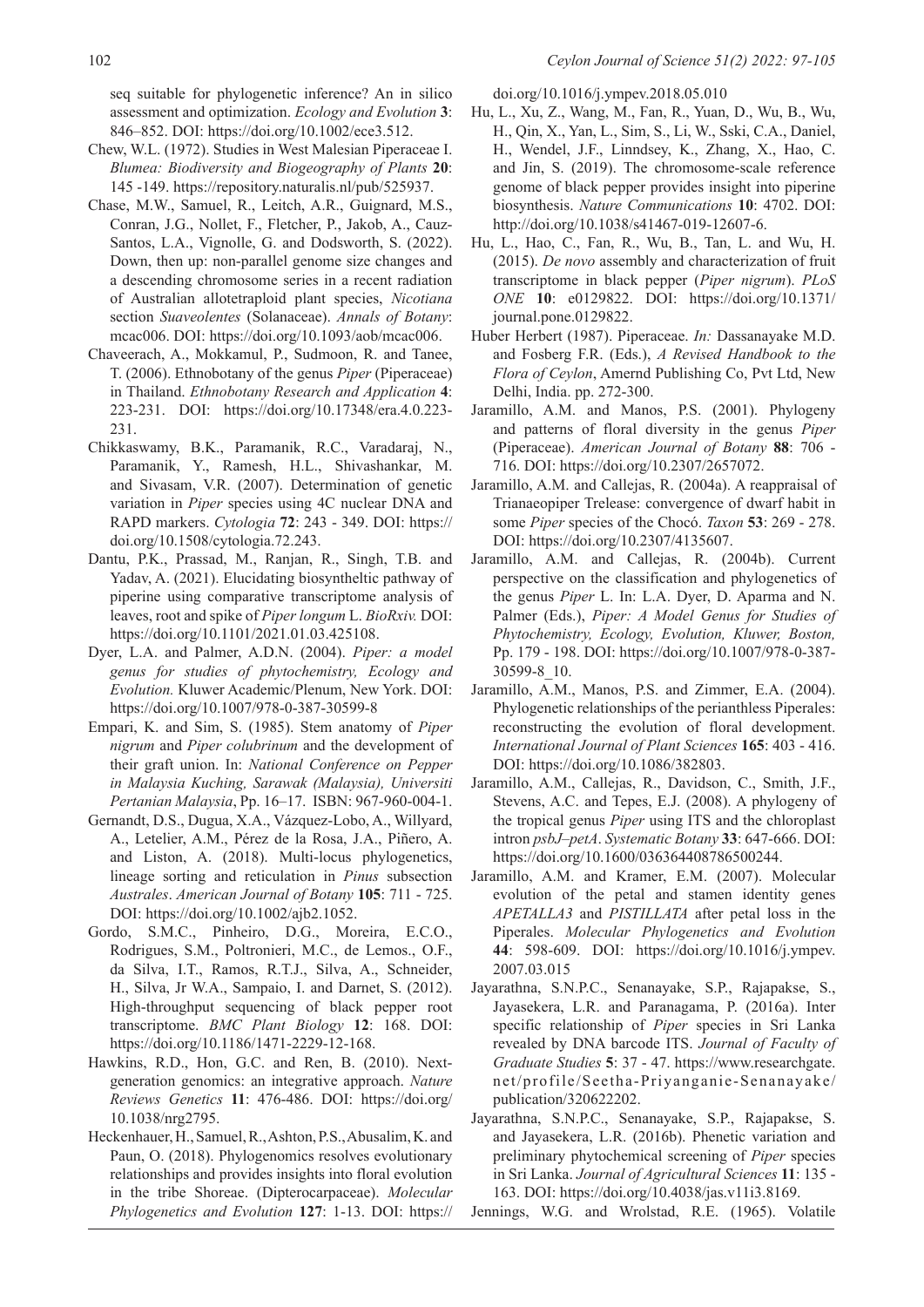components of black pepper III. The monoterpene hydrocarbon fraction. *Journal of Food Science* **30**: 274 -279. DOI: https://doi.org/10.1111/j.1365-2621.1965. tb00301.x

- Jiang, N., Yang, W.N., Duan, L.F., Xu, X.C., Huang, C.L. and Liu Q. (2012). Acceleration of CT reconstruction for wheat tiller inspection based on adaptive minimum enclosing rectangle. *Computers and Electronics in Agriculture* **85**: 123-133. DOI: https://doi.org/10.1016/j. compag.2012.04.004.
- Joy, N., Prasanth, V.P. and Soniya, E.V. (2011). Microsatellite based analysis of genetic diversity of black pepper genotypes of South India. *Genetica* **139**: 1033. DOI: https://doi.org/10.1007/s10709-011-9605-x.
- Kay, D.E. (1970). The production and marketing of pepper. *Tropical Science*. **12**: 201 - 218.
- Kumar, B., Tiwari, S., Bajpai, V. and Singh, B. (2020). *Phytochemistry of Plants of Genus Piper.* CRC Press, Taylor & Francis Group. DOI: https://doi. org/10.1201/9781003014874.
- Kumari, H.M.W. and Yakandawala, K. (2008). Morphological diversity of the medicinal plant thippili *(Piper longum* L.). *Proceedings of the 8th Agricultural Research Symposium, Wayamba University of Sri Lanka*, Pp. 294 - 298.
- Kunth, K. (1839). Bemerkungen über die Familie der Piperaceen. *Linnea* **13**: 562-726. https://www. biodiversitylibrary.org/item/109747#page/568/mode/ 1up.
- Lee, J.H., Choi, I.S., Choi, B.H. and Choi, G. (2015). The complete plastid genome of *Piper Kadsura*  (Piperaceae), an East Asian woody vine. *Mitochondrial DNA PART A* **27**: 3555 - 2556. DOI: https://doi.org/10. 3109/19401736.2015.1074216.
- Lekhak, M.M, Kambale, S.S. and Yadav, S.R. (2014). A new *Piper* from the northern Western Ghats and notes on economic potential of *Piper* section Muldera. *Genetic Resources and Crop Evolution* **61**: 1057 - 1063. DOI: https://doi.org/10.1007/s10722-014-0121-6.
- Lister, R., Pelizzola, M., Dowen, R.H., Hawkins, R.D., Hon, G., Tonti-Filippini, J., Nery, J.R., Lee, L., Ye, Z., Ngo, Q.M., Edsall, L., Antosiewicz-Bourget, J., Stewart, R., Ruotti, V., Millar, A.H., Thomson, J.A., Ren, B. and Ecker, J.R. (2009). Human DNA methylomes at base resolution show widespread epigenomic differences. *Nature* **462**: 315-322. DOI: https://doi.org/10.1038/ nature08514.
- Martínez, C., Carvalho, M.R., Madrinan, S. and Jaramillo, C.A. (2015). A late cretaceous *Piper* (Piperaceae) from Colombia and diversification patterns for the genus. *American Journal of Botany* **102**: 273-289. DOI: https://doi.org/10.3732/ajb.1400427.
- Mathew, P.M. (1958). Studies on Piperaceae. *Journal of Indian Botanical Society* **37**: 153 -171. http://210.212.232.211:8080/jspui/bitstream/1234567 89/4749/1/CMFRI-%20129%20article%2015.pdf.
- Mathew, P.M. (1973). Karyomorphological studies in *Piper nigrum* L. *Journal of Plant Crops* **1** (Suppl): 15 18.
- Mathew, P.J. (1998). Morphological, cytological and palynological investigation on the family Piperaceae with special reference to the genus *Piper*. PhD thesis,

University of Kerala. Thiruvananthapuram.

- Mathew, P.J., Mathew, P.M. and Pushpangadan, P. (1999). Cytology and its bearing on the systematics and phylogeny of the Piperaceae. *Cytologia* **64**: 301 - 307. DOI: https://doi.org/10.1508/cytologia.64.301.
- Mgbeahuruike, E.E., Yrjönen, T., Vuorela, H. and Holm, Y. (2017). Bioactive compounds from medicinal plants: focus on *Piper* species. *South African Journal of Botany* **12**: 54 - 69. DOI: https://doi.org/10.1016/j. sajb.2017.05.007.
- Medina, R., Johnson, M.G., Liu, Y., Wickett, N.J., Shaw, A.J. and Goffinet, B. (2019). Phylogenomic delineation of *Physcomitrium* (Bryophyta: Funariaceae) based on targeted sequencing of nuclear exons and their flanking regions rejects the retention of *Physcomitrella*, *Physcomitridium* and *Aphanorrhegma*. *Journal of Systematics and Evolution* **57**: 404 - 417.DOI: https:// doi.org/10.1111/jse.12516.
- Miller, M.R., Dunham, J.P., Amores, A., Cresko, W.A. and Johnson, E.A. (2007). Rapid and cost effective polymorphism identification and genotyping using restriction site associated DNA (RAD) markers. *Genome Research* **17**: 240-248. DOI: https://doi.org/ 10.1101/gr.5681207.
- Miquel, F.A.G. (1843–1844). *Systema Piperacearum*. Rotterdam: Kramers. DOI: https://doi.org/10.5962/bhl. title.151.
- MOE (2012*). The National Red List 2012 of Sri Lanka; Conservation Status of the Fauna and Flora*. Ministry of Environment, Colombo, Sri Lanka.
- Moore, A.J., De Vos, J.M., Hancock, L.P., Goolsby, E. and Edwards, E.J. (2018). Target enrichment of large gene families for phylogenetic inference: Phylogeny and molecular evolution of photosynthesis genes in the Portullugo clade (Caryophllales). *Systematic Biology* **67**: 367-383. DOI: https://doi.org/10.1093/sysbio/ syx078.
- Nambudiri, N., Lewis, Y.S., Krishnamurthy, N. and Mathew, A.G. (1970). Oleoresin pepper. *Flavour Industry* **1**: 97 - 100.
- Narum, S. R., Buerkle, C. A., Davey, J. W., Miller, M. R. and Hohenlohe, P. A. (2013). Genotyping-bysequencing in ecological and conservation genomics. *Molecular Ecology* **22**: 2841–2847. DOI: https://doi. org/10.1111/mec.12350.
- Naumann, J., Salomo, K., Der, J.P., Wafula, E.K., Bolin, J.F., Maass, E., Frenzke, L., Samain, M.S., Neinhuis, C., dePamphilis, C.W. and Wanke, S. (2013). Single-copy nuclear genes place haustorial Hydnoraceae within Piperales and reveal a cretaceous origin of multiple parasitic angiosperm lineages. *PLoS ONE* **8**: e79204. DOI: https://doi.org/10.1371/journal.pone.0079204.
- Neema, V.P. (2008). Crop improvement in black pepper. In Krishnamurthy, K.S., Prasath, D., Kandiannan, K., Suseela, B.R., Saji, K.V. and Parthasarathy, V.A. (Eds.), *Harnessing agro-technologies for accelerated production of economically important* Piper *species*. National Seminar on Piperaceae, Indian Institute of Spices Research, Calicut, India.
- Oyemitan, I.A. (2017). African medicinal spices of genus *Piper*. In: D. Camerron (Eds.), *Medicinal Spices and*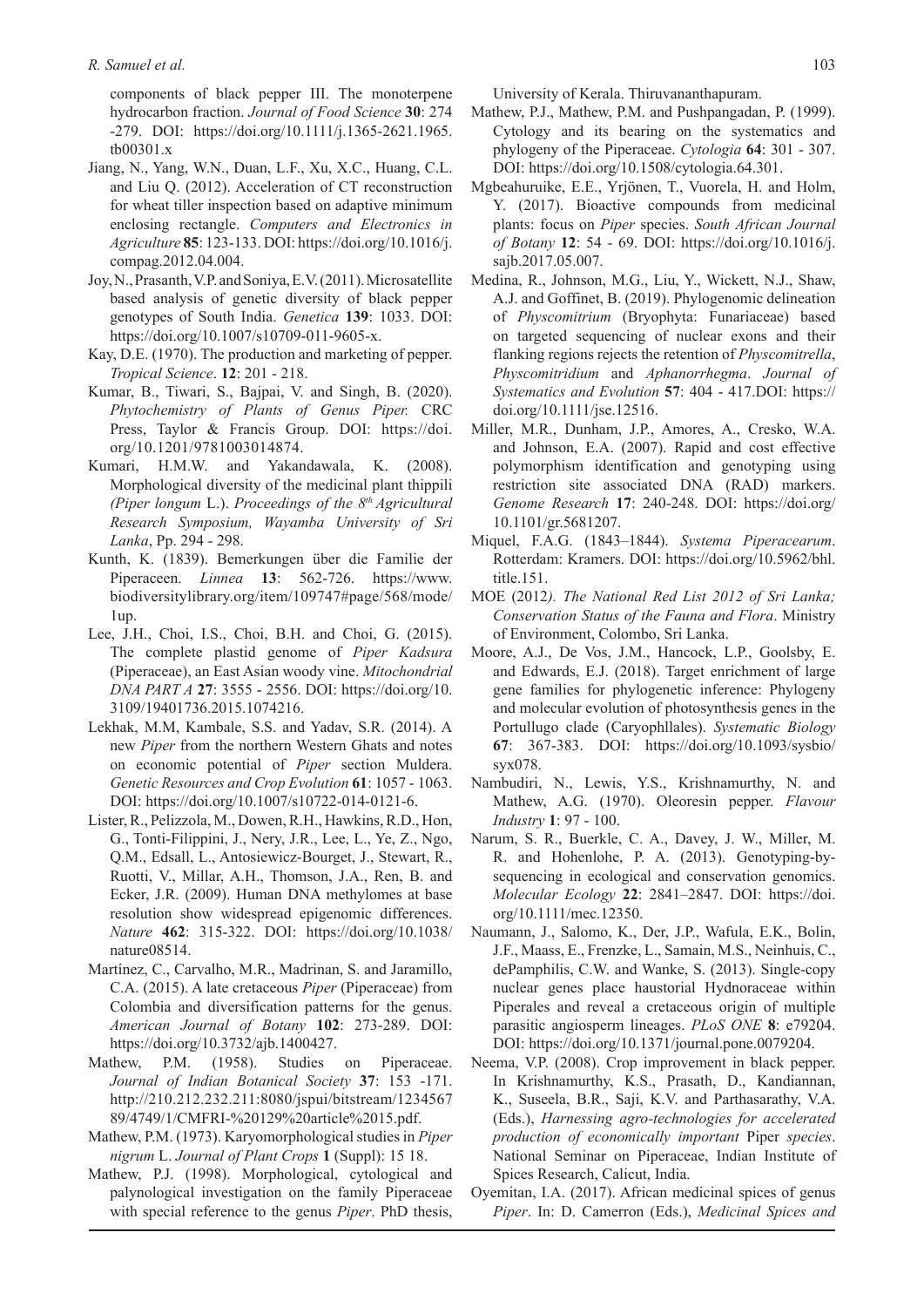*Vegetables from Africa,* Elsevier Pp. 581 - 597. DOI: http://doi.org/10.1016/B978-0-12-809286-6.00027-3.

- Palchetti, E., Gori, M., Biricolti, S., Calamai, A., Bini, L., Falsini, S., Corti, E. and Papini, A. (2020). Evidence of a possible double hybrid origin for two Malagasy species of *Piper* L. (Piperaceae). *Preprints*. 2020, 2020090083. DOI: https://doi.org/10.20944/preprints202009.0083. v1.
- Paun, O., Turner, B., Truchchi, E., Munzinger, J., Chase, M.W. and Samuel, R. (2016). Processes driving the adaptive radiation of a tropical tree (*Diospyros*, Ebenaceae) in New Caledonia, a biodiversity hotspot. *Systematic Biology* **65**: 212 - 227. DOI: https://doi. org/10.1093/sysbio/syv076.
- Purseglove, J.W., Brown, E.G., Green, C.L. and Robins, S.R.J. (1981). *Spices: Volume 1.* Longman Group Limited, London, Pp. 46 - 59. https://www.cabdirect. org/cabdirect/abstract/19820304256.
- Quijano-Abril, M.A., Callejas-Posada, R. and Miranda-Esquivel, D.R. (2006). Areas of endemism and distribution patterns for Neotropical *Piper* species (Piperaceae). *Journal of Biogeography*. **33**: 1266- 1278. DOI: https://doi.org/10.1111/j.1365-2699.2006. 01501.x.
- Salehi, B., Zakaria, Z.A., Gyawali, R., Ibrahim, S.A., Rajkovic, J., Shinwari, Z.K., Khan, T., Sharifi-Rad, J., Ozleyen, A., Turkdonmez, E., Valussi, M., Tumer, T.B., Monzote Fidalgo. L., Martorell, M., and Setzer, W.N. (2019). *Piper* Species: comprehensive review on their phytochemistry, biological activities and applications. *Molecules* **24**: 1364. DOI: http://doi.org/10.3390/ molecules.24071354.
- Samuel, M.R.A. (1981). Studies in genus *Piper*. M.Phil thesis. Post Graduate Institute of Agriculture, University of Peradeniya, Sri Lanka.
- Samuel, M.R.A. and Bavappa, K.V.A. (1981). Chromosome numbers in genus Piper. *Current Science* **50**: 197 - 198.
- Samuel, R., Smith, J.B. and Bennett, M. (1986). Nuclear DNA variation in *Piper* (Piperaceae). *Canadian Journal of Genetics and Cytology* **28**: 1041-1043. https://cdnsciencepub.com/doi/10.1139/g86-145.
- Samuel, R. (1987). Chromosome numbers in *Piper*. *Kew Bulletin* **42**: 465 - 470. DOI: https://doi.org/10. 2307/4109710.
- Sasidharan, N. (2013). *Flowering plants of Kerala*. CD-ROM ver. 2.0 (Kerala Forest Research Institute, Peechi, Kerala). http://keralaplants.in/flowering-plants-keraladvd.aspx.
- Sedeek, K.E.M., Scopece, G., Staedler, YM., Schönenberger, J., Cozzolino, S., Schiestl, F.P. and Schluter, P.M. (2014). Genic rather than genome-wide differences between sexually deceptive *Ophrys* orchids with different pollinators. *Molecular Ecology* **23**: 6192 - 6205. DOI: https://doi.org/10.1111/mec.12992.
- Soltis, D.E., Soltis, P.S., Chase, M.W., Mort, M.E., Albach, D.C., Zanis, M,, Savolainen, V., Hahn, W.H., Hoot, S.B., Fay, M.F., Axtell, M., Swensen, S.M., Prince, L.M., Kress, W.J., Nixon, K.C. and Farris, J.S. 2000. Angiosperm phylogeny inferred from 18S rDNA, rbcL, and atpB sequences. *Botanical Journal of the Linnean Society* **133**: 381–461. DOI: https://doi.

org/10.1111/j.1095-8339.2000.tb01588.x.

- Sen, S., Dayanandan, S., Davis, T., Ganesan, R., Jgadish, M.R., Mathew, P.J. and Ravikanth, G. (2019). Origin and evolution of the genus *Piper* in Peninsular India. *Molecular Phylogenetics and Evolution* **138**: 102 - 113. DOI: https://doi.org/10.1016/j.ympev.2019.05.033.
- Shah, S.K., Garg, G., Jhade, D. and Patel, N. (2016). *Piper betle*: Phytochemical, pharmacological and nutritional value in health management. *International Journal of Pharmaceutical Sciences Review and Research* **38**(2): 181 - 189. https://www.researchgate.net/profile/ Deenanath-Jhade-2/publication/305425617/
- Shivashankar, M. (2014). Genetic diversity and relationship of *Piper* species using molecular markers. *International Journal of Current Microbiology and Applied Sciences* **3**: 1101- 1109. https://www.ijcmas.com/vol-3-8/M.%20 Shivashankar.pdf .
- Smith, J.F., Stevens, A.C., Tepe, E.J. and Davidson, C. (2008). Placing the origin of two species –rich genera in the late Cretaceous with later species divergence in the Tertiary: A phylogentic, biogeography and molecular dating analysis of *Piper* and *Peperomia* (Piperaceae). *Plant Systematics and Evolution* **275**: 9. DOI: https:// doi.org/10.1007/s00606-008-0056-5.
- Srivastava, A.K. and Sing, V.K. (2017). Biological action of *Piper nigrum* - the king of spices. *European Journal of Biological Research* **7**(3): 223 - 233. DOI: https:// doi.org/10.5281/zenodo.839039.
- Staedler, Y.M., Masson, D. and Schönenberger, J. (2013). Plant tissues in 3D via X-Ray tomography: simple contrasting methods allow high resolution imaging. *PLoS ONE* **8**(9): e75295. DOI: https://doi.org/10.1371/ journal.pone.0075295.
- Symmank, L., Samain, M.S., Smith, J.F., Pino, G., Stoll, A., Goetghebeur, P., Neinhuis, C. and Wanke, S. (2011). The extraordinary journey of *Peperomia* subgenus *Tildenia* (Piperaceae): insights into diversification and colonization patterns from its cradle in Peru to the Trans-Mexican Volcanic Belt. *Journal of Biogeography*  **38**: 2337 - 2349. DOI: https://doi.org/10.1111/j.1365- 2699.2011.02586.x.
- Tepe, E.J., Vincent, M.A. and Watson, L.E. (2004). Phylogenetic patterns evolutionary trends, and the origin of ant-plant association in *Piper* section *Macrostachys*: Burgers Hypothesis revisited. In: Dyer, L.A. and A.N Palmer (Eds.), *Piper: a model genus for studies of chemistry, ecology, and evolution,* Springer, Boston, Pp. 156 - 178.
- Thies, W., Kalko, E.W. and Schinitzer, H.U. (1998). The roles of echolocation and olfaction in two Neotropical fruit-eating bats, *Carollia perspicillata* and *C. castanea*, feeding on *Piper*. *Behavioural Ecology and Sociobiology* **42**: 397 409. DOI: https://doi.org/10.1007/ s002650050454.
- Trimen, H. (1895). *Hand book to the Flora of Ceylon, Vol. 3*. London, Dulau. https://www.biodiversitylibrary.org/ item/105778#page/7/mode/1up.
- Trucchi, E., Frajman, B., Haverkamp, T.H.A., Schönswetter, P. and Paun, O. (2017). Genomic analyses suggest parallel ecological divergence in *Heliosperma pusillum* (Carryohyllaceae). *New Phytologist* **216**: 267-278.